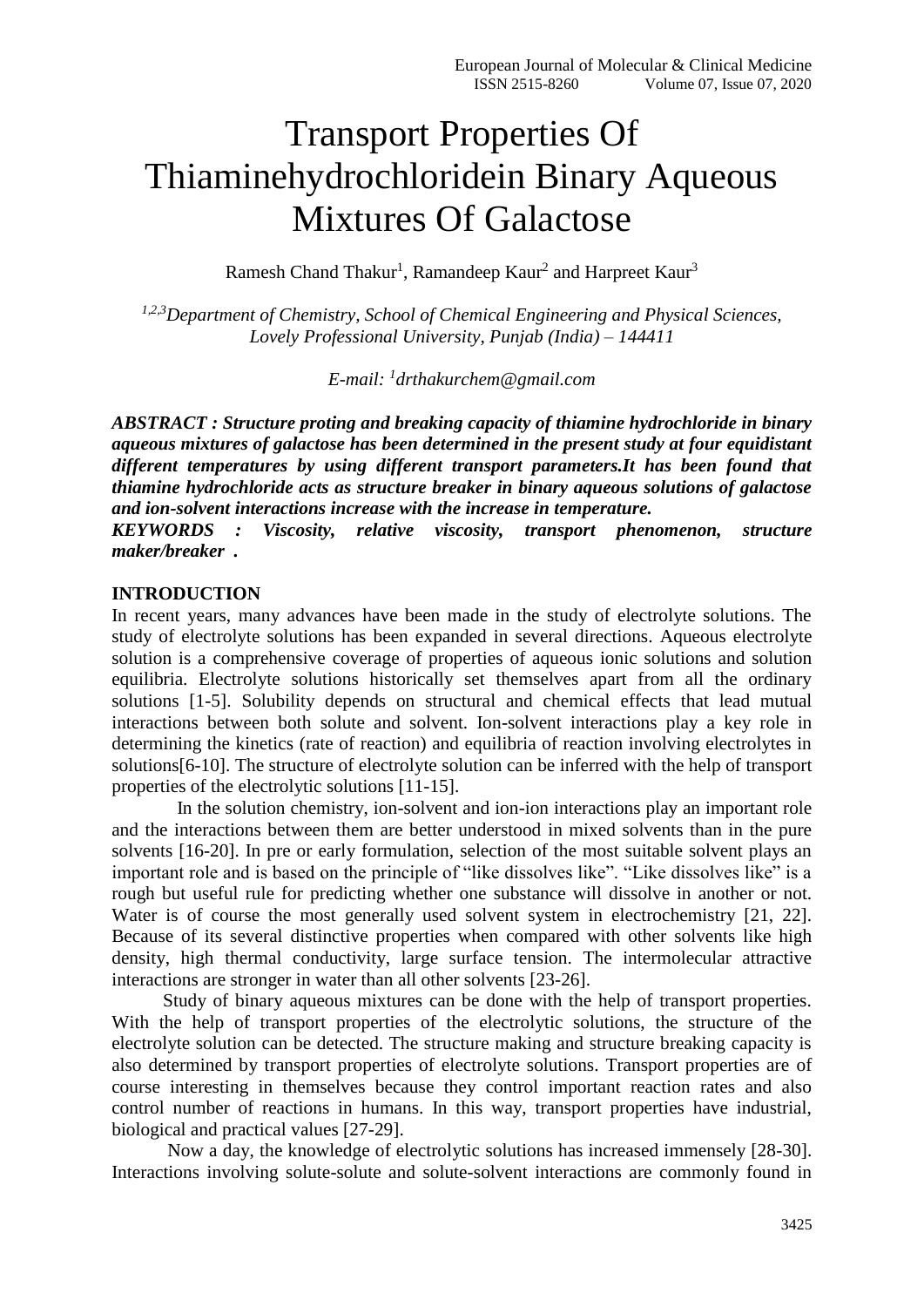different solution systems. To understand the nature of solute and solvent these interactions play an important role. They give knowledge about whether the solute enhances the structure or distort the structure of the solvent.

# **MATERIAL AND METHODS**

The reagents used thiamine hydrochloride (M.W.=337.27g/mol), galactose (M.W.= 180.156) were of AR grade and purified as per standard procedures.

## **RESULTS AND DISCUSSION**

The densities, viscosities and relative viscosities of thiamine hydrochloride in different binary aqueous solution of galactose (0.1, 0.2, 0.3) m at 303.15 K have been determined and are given in Table-1.

## **TABLE 1**

**DENSITIES, VISCOSITIES AND RELATIVE VISCOSITIES OF THIAMINE HYDROCHLORIDE IN DIFFERENT BINARY AQUEOUS SOLUTION OF GALACTOSE AT 303.15K**

| <b>Molality</b>                       | <b>Density</b>     | <b>Viscosity</b> | <b>Relative Viscosity</b> |  |
|---------------------------------------|--------------------|------------------|---------------------------|--|
| m                                     | $\rho$ x $10^{-3}$ | η                | $\eta/\eta_0$             |  |
| $(mod Kg-1)$                          | $(kgm-3)$          | (cP)             |                           |  |
| 0.1m GALACTOSE                        |                    |                  | $\eta_0 = 0.8193cP$       |  |
| 0.01                                  | 1.00982            | 0.82330          | 1.00488                   |  |
| 0.03                                  | 1.01172            | 0.82967          | 1.01266                   |  |
| 0.05                                  | 1.01359            | 0.83603          | 1.02042                   |  |
| 0.07                                  | 1.01542            | 0.84238          | 1.02818                   |  |
| 0.10                                  | 1.01811            | 0.85109          | 1.03880                   |  |
| 0.2m GALACTOSE<br>$\eta_0 = 0.8407cP$ |                    |                  |                           |  |
| 0.01                                  | 1.01435            | 0.84472          | 1.00478                   |  |
| 0.03                                  | 1.01624            | 0.85113          | 1.01241                   |  |
| 0.05                                  | 1.01809            | 0.85754          | 1.02003                   |  |
| 0.07                                  | 1.01990            | 0.86554          | 1.02955                   |  |
| 0.10                                  | 1.02257            | 0.87431          | 1.03998                   |  |
| 0.01                                  | 1.01435            | 0.84472          | 1.00478                   |  |
| 0.3m GALACTOSE<br>$\eta_0 = 0.8572cP$ |                    |                  |                           |  |
| 0.01                                  | 1.02049            | 0.86124          | 1.00471                   |  |
| 0.03                                  | 1.02235            | 0.86931          | 1.01412                   |  |
| 0.05                                  | 1.02418            | 0.87737          | 1.02353                   |  |
| 0.07                                  | 1.02596            | 0.88379          | 1.03102                   |  |
| 0.10                                  | 1.02857            | 0.89421          | 1.04318                   |  |

 Values of relative viscosities for the solution of thiamine hydrochloride in different binary aqueous solutions of galactose at 303.15 K increase with the increase in concentration of thiamine hydrochloride. The concentration dependence of relative viscosity  $\eta_r$  of solution of the thiamine hydrochloride in different binary aqueous solutions of galactose can be represented by the Jones –Dole equation. The linear plots have been obtained between  $(\eta_r -$ 1)/ $\sqrt{\sigma}$  vs  $\sqrt{\sigma}$  for all the above mentioned salts in different composition of binary aqueous solution of galactose at 303.15K. A sample plot of ( $\eta_r$  – 1)/ $\sqrt{c}$  **vs**  $\sqrt{c}$  for thiamine hydrochloride in different composition of galactose is shown in Fig. 1.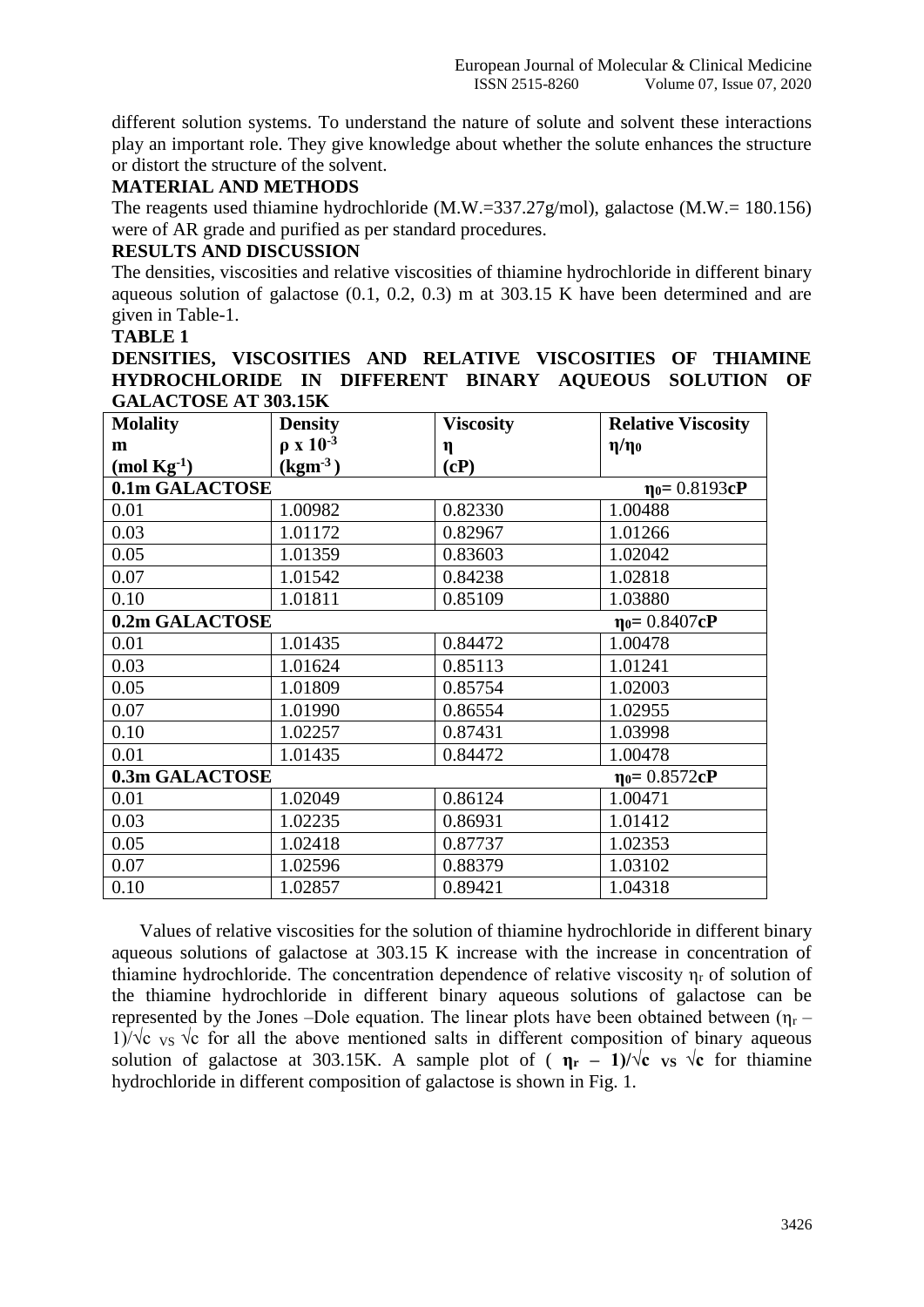

# **FIG.1. PLOT OF**  $(\eta_r - 1)/\sqrt{c}$  **vs**  $\sqrt{c}$  **FOR THIAMINE HYDROCHLORIDE IN VARIOUS COMPOSITIONS OF GALACTOSE + H2O AT 303.15K**

Jones –Dole equation parameters  $(A \& B)$  have been calculated by using the least squares method to the linear plot of  $(\eta_r - 1)/\sqrt{c}$  vs  $\sqrt{c}$  and are given in Table-2. Values of the coefficient A were found positive but very small in magnitude for thiamine hydrochloride in whole concentration range of galactose  $+$  water at 303.15K resulting into weak solutesolute interactions .

#### **TABLE 2**

## **JONES – DOLE EQUATION PARAMETERS FOR THIAMINE HYDROCHLORIDE (DIFFERENT COMPOSITIONS) IN BINARY AQUEOUS SOLUTIONS OF GALACTOSE AT 303.15K.**

| <b>Composition</b> of Galactose in $\mathbf{A} \times \mathbf{10}^3$<br>Water |  | $(m^{3/2}mol^{-1/2})$ | $\mathbf{B} \times 10^3$<br>$(m^3 \text{ mol}^{-1})$ |
|-------------------------------------------------------------------------------|--|-----------------------|------------------------------------------------------|
| 0.1                                                                           |  | $1.254 \ (\pm 0.117)$ | $0.354 \ (\pm 0.005)$                                |
| 0.2                                                                           |  | $0.726 \ (\pm 0.457)$ | $0.382 \ (\pm 0.020)$                                |
| 0.3                                                                           |  | $0.679 \ (\pm 0.421)$ | $0.419 \ (\pm 0.018)$                                |

 Values of B-coefficient for thiamine hydrochloride in binary aqueous solution of galactose are positive in the entire composition range of binary aqueous mixtures of galactose at 303.15K, thereby showing the presence of well-built solute–solvent interactions and these are further strengthened with the increase of galactose content in water at 303.15K.

## **EFFECT OF TEMPERATURE**

Because of the identical behavior of galactose in different composition of binary aqueous mixtures of galactose at 303.15K, the impact of temperature has been studied only in 0.1m of galactose in water at 298.15K, 303.15K, 308.15K, 313.15K and 318.15K temperatures.

 **TABLE 3**

# **DENSITIES, VISCOSITIES AND RELATIVE VISCOSITIES FOR THIAMINE HYDROCHLORIDE IN 0.1m GALACTOSE+WATER AT DIFFERENT TEMPERATURES**

| <b>Molality</b>             | <b>Density</b>              | <b>Viscosity</b> | <b>Relative Viscosity</b> |
|-----------------------------|-----------------------------|------------------|---------------------------|
| m                           | $\rho$ x $10^{-3}$          | n                | $\eta/\eta_0$             |
| $(mod Kg^{-1})$             | $\left(\text{kgm}^3\right)$ | (cP)             |                           |
| <b>TEMPERATURE=298.15 K</b> |                             |                  | $\eta_0 = 0.9142cP$       |
| 0.01                        | 1.01106                     | 0.91860          | 1.00482                   |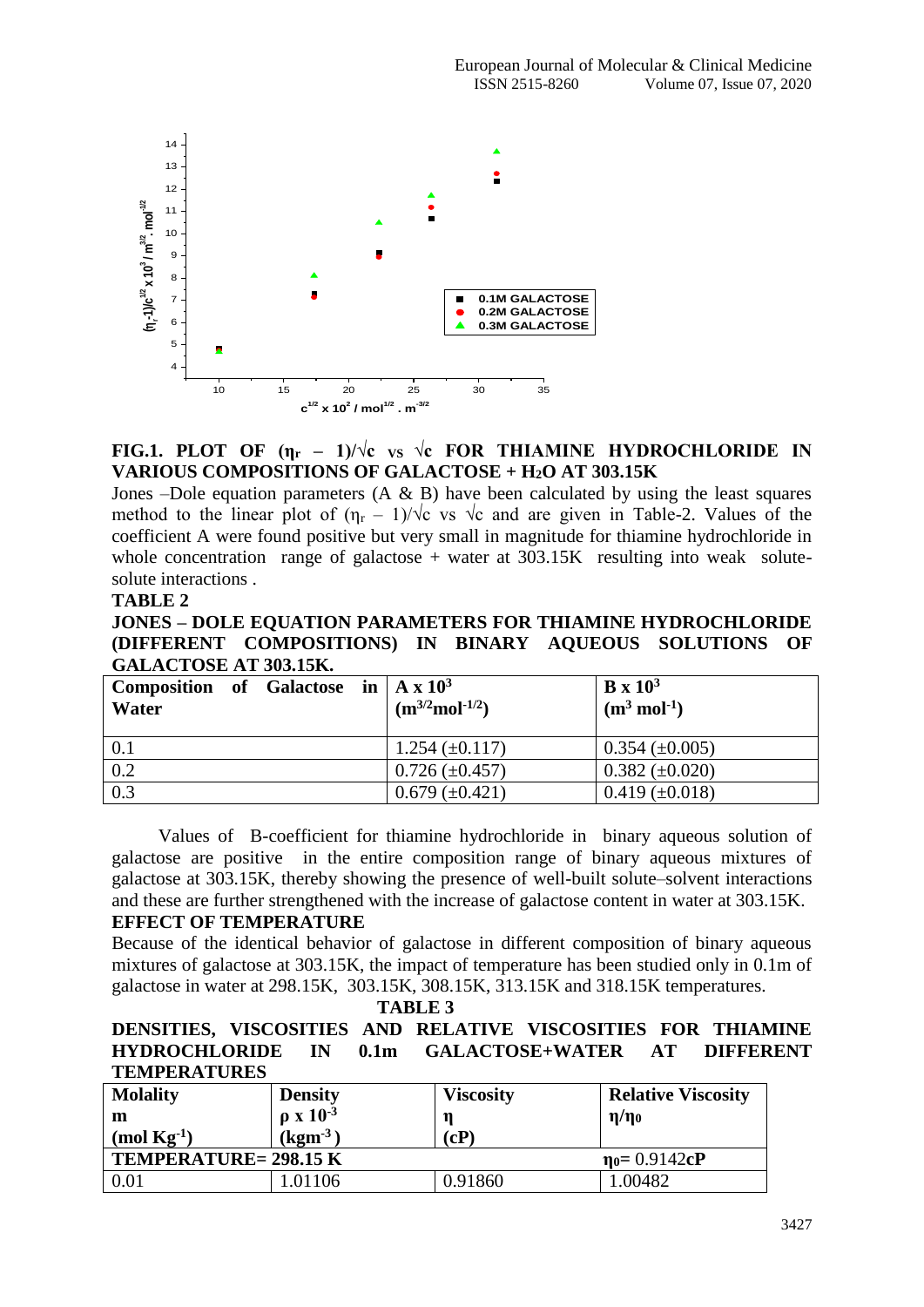| 0.03                                                         | 1.01297 | 0.92563 | 1.01250             |  |
|--------------------------------------------------------------|---------|---------|---------------------|--|
| 0.05                                                         | 1.01484 | 0.93263 | 1.02017             |  |
| 0.07                                                         | 1.01667 | 0.97378 | 1.02588             |  |
| 0.10                                                         | 1.01939 | 0.94746 | 1.03638             |  |
| <b>TEMPERATURE=303.15 K</b>                                  |         |         | $\eta_0 = 0.8193cP$ |  |
| 0.01                                                         | 1.00982 | 0.82330 | 1.00488             |  |
| 0.03                                                         | 1.01172 | 0.82967 | 1.01266             |  |
| 0.05                                                         | 1.01359 | 0.83603 | 1.02042             |  |
| 0.07                                                         | 1.01542 | 0.84238 | 1.02818             |  |
| 0.10                                                         | 1.01811 | 0.85109 | 1.03880             |  |
| <b>TEMPERATURE=308.15 K</b><br>$\eta$ <sup>0=</sup> 0.7394cP |         |         |                     |  |
| 0.01                                                         | 1.00821 | 0.74303 | 1.00491             |  |
| 0.03                                                         | 1.01011 | 0.74881 | 1.01273             |  |
| 0.05                                                         | 1.01197 | 0.75605 | 1.02252             |  |
| 0.07                                                         | 1.01379 | 0.76035 | 1.02834             |  |
| 0.10                                                         | 1.01646 | 0.76971 | 1.04099             |  |
| TEMPERATURE= 313.15 K<br>$\eta$ <sup>0=</sup> 0.6687cP       |         |         |                     |  |
| 0.01                                                         | 1.00628 | 0.67202 | 1.00497             |  |
| 0.03                                                         | 1.00818 | 0.67732 | 1.01289             |  |
| 0.05                                                         | 1.01004 | 0.68395 | 1.02281             |  |
| 0.07                                                         | 1.01187 | 0.68924 | 1.03072             |  |
| 0.10                                                         | 1.01454 | 0.69647 | 1.04153             |  |

 The values of densities, viscosities and relative viscosities for the various concentration of the solutions of thiamine hydrochloride in 0.1m galactose+ water mixture at varied temperatures have been determined and are given in Table -3 . The plots of  $(\eta_r - 1)/\sqrt{c}$  vs  $\sqrt{c}$ for the solutions of thiamine in 0.1m galactose+ water mixture at different temperatures have been found to be linear in accordance with Jones –Dole equation. A sample plot for the same is shown in Fig.2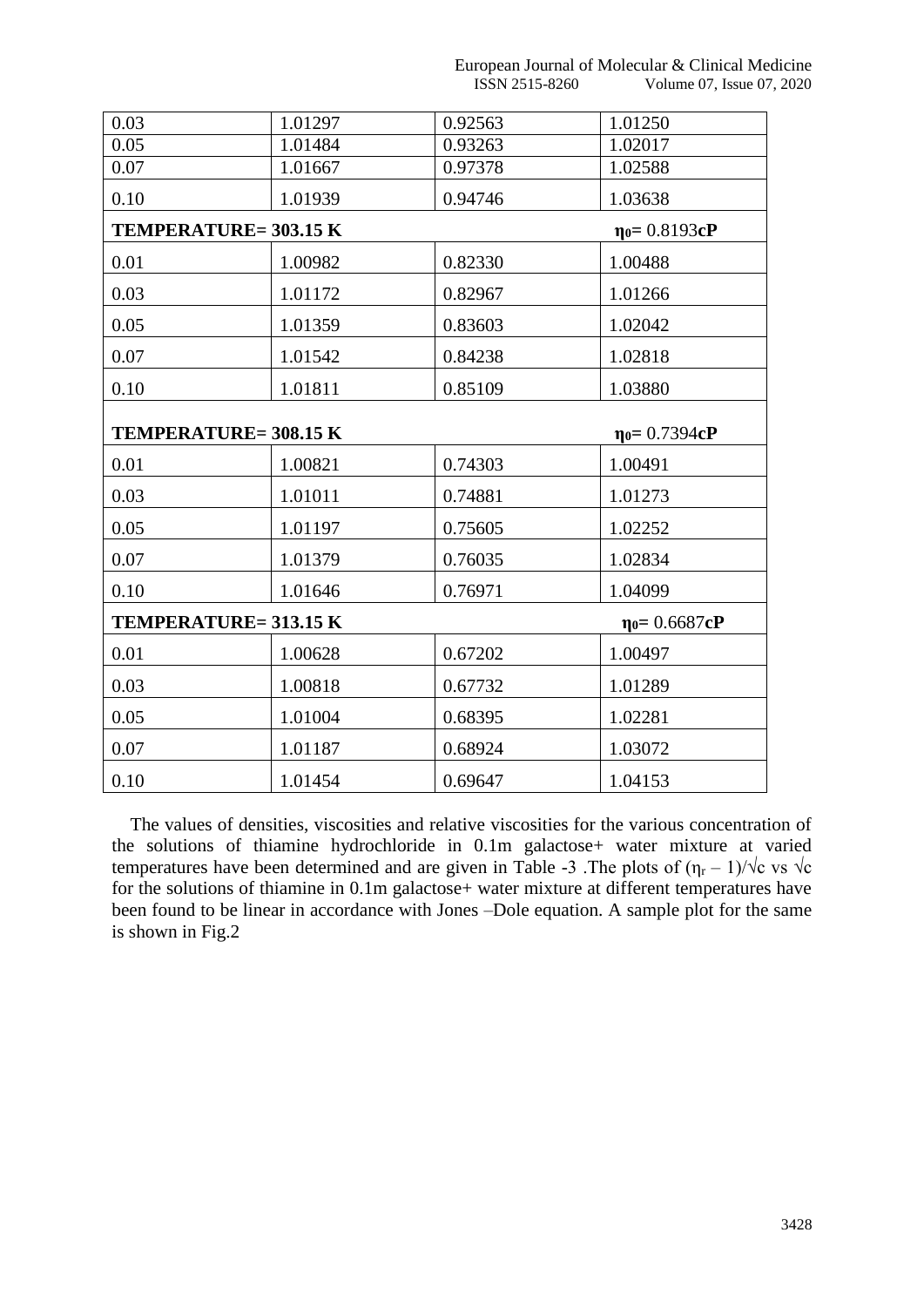

**FIG.2 PLOT OF (ηr--1)/√c VS √c FOR THIAMINE HYDROCHLORIDE IN 0.1m GALACTOSE+ H2O AT EQUIDISTANT TEMPERATURES. TABLE 3**

**JONES – DOLE PARAMETERS OF THIAMINE HYDROCHLORIDE IN 0.1m GALACTOSE+WATER AT DIFFERENT TEMPERATURES**

| <b>Temperatures</b> | $A \times 10^3$       | $B \times 10^3$          |
|---------------------|-----------------------|--------------------------|
| (K)                 | $(m^{3/2}mol^{-1/2})$ | $(m^3 \text{ mol}^{-1})$ |
| 298.15              | $1.733(\pm 0.281)$    | $0.314 \ (\pm 0.123)$    |
| 303.15              | $1.254 \ (\pm 0.117)$ | $0.354 \ (\pm 0.005)$    |
| 308.15              | $1.014 \ (\pm 0.561)$ | $0.383 \ (\pm 0.024)$    |
| 313.15              | $0.881 (\pm 0.506)$   | $0.402 \ (\pm 0.223)$    |

 Jones–Dole equation parameters have been calculated by applying least squares method to the linear plots of  $(\eta_r - 1)/\sqrt{c}$  vs  $\sqrt{c}$  and these values, for the solutions of thiamine hydrochloride in 0.1m galactose+ water at different temperatures were recorded in Table -4. By observing values of A coefficient it is clear that solute-solute interactions are reduced with the increase in temperature leading to more ion solvation. On the other hand values of  $B$ coefficients are positive and increases with rise in temperature indicating the strengthening of solute–solvent interactions with the rise in temperature.

Also values of dB/dT is positive for the solution of thiamine hydrochloride in 0.1m galactose+ water mixture thereby suggesting that thiamine hydrochloride act as structure breaker in galactose+ water mixture.

**CONCLUSION:** In the present studty thiamine hydrochloride has been found structure breaker in 0.1m galactose+ water mixture and ion – solvent interactions are also found strengthened with the increase in temperature.

#### **REFERENCES:**

- 1. Mahendra Nath Roy, Lovely Sarkar and BipulKumar Sarkar, Journal of Serbian Chemical Society, 73(2008)1235-1246.
- 2. Kailas Kapadnis, Thansing Pawar, Mehdi Hasan, Pandharinath S. Nikam, Journal of Indian Chemical Society, 85(2008)1089-1092.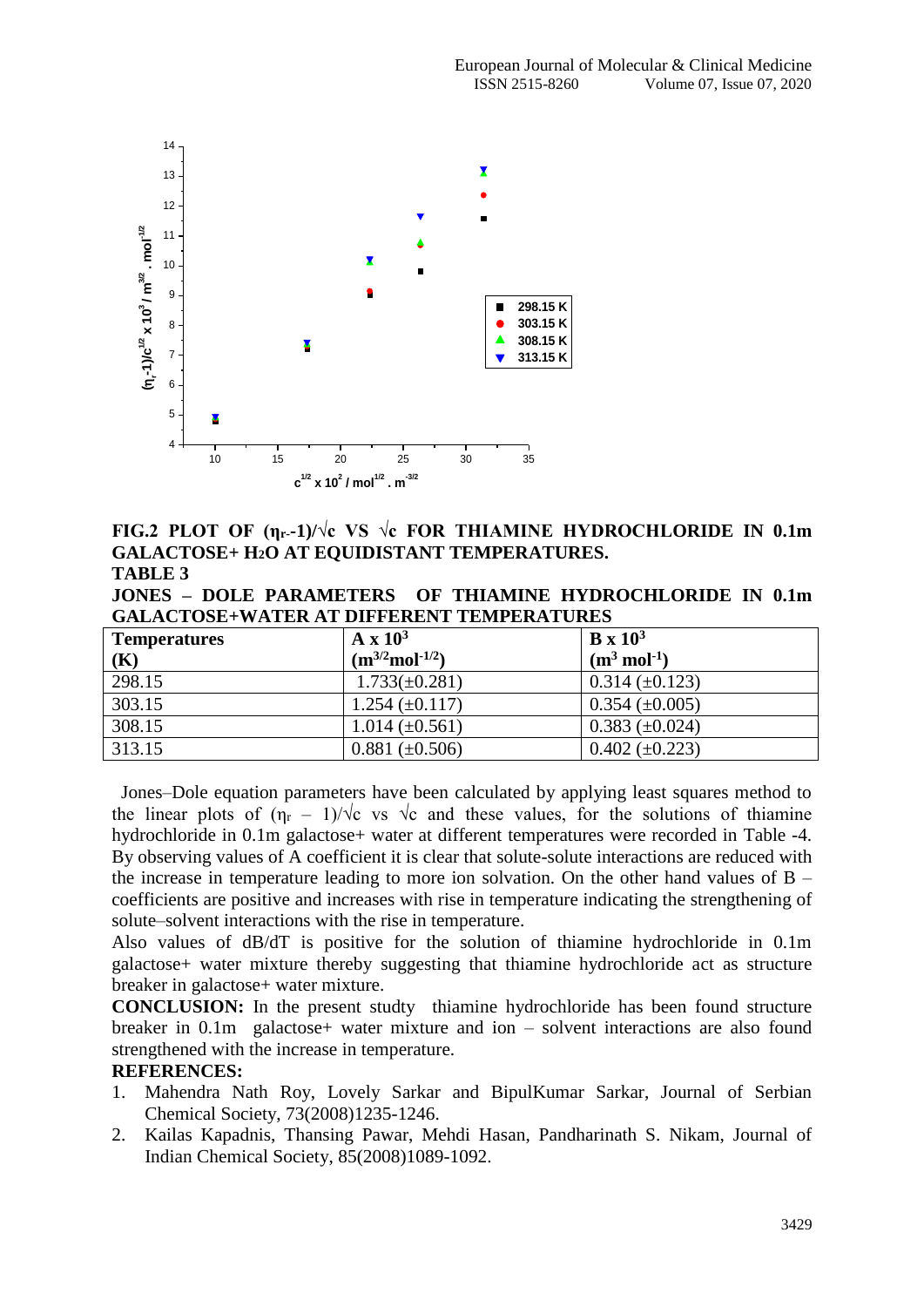- 3. Biswajit Sinha, Pran Kumar Roy and Mahendra Nath Roy, Journal of Chemical Thermodynamics, 42(2010)305-436.
- 4. Anil G. Shankarwar, Sunil. G. Shankarwar and Balasaheb. R. Arbad, Pelagia Research Library, 25(2011)59-63.
- 5. D. C. Kabiraz, T. K. Biswas, M. N. Islam, and M. E. Huque, Journal of Scientific Research, 3(2011)437-444.
- 6. Anil G. Shankarwarb, Vinod. A. Shelkea, Sunil. G. Shankarwara and Balasaheb. R. Arbad, Pelagia Research Library, 2(2011)59-63.
- 7. Parvinder Khanuja, V. R. Chourey and A. A. Ansari, Palagia Research Library, 3(2012)948-952.
- 8. Riyazuddeen, Mohd Amil Usmami, Thermochimica acta, 527(2012)112-117.
- 9. Tarlok S.Benipal and Harpreet Singh, Parampaul K. Banipal, Vickramjeet Singh, Thermochim Acta, 553(2012)31-39
- 10. K.H.Kapadnis and A.P.Hiray, Chemical science Transactions, 2(2013)485-490.
- 11. Abhijetsarkar and Biswajit Sinha, Journal of Serbian Chemical, 78 (2013)1225–1240.
- 12. Kirandeep Kaur, Kailash Juglan, Harsh Kumar "Temperature dependent physicochemical studies of polyethylene glycols (PEG-400 and PEG-4000) in aqueous sorbitol solutions" Journal of Molecular Liquids 268 (2018) 700–706
- 13. Kirandeep Kaur, Kailash Juglan, Harsh Kumar "Acoustical and volumetric investigation of polyethylene glycol 400 and polyethylene glycol 4000 in aqueous solutions of glycerol at different temperatures", Journal of Chemical Thermodynamics 127 (2018) 8– 16.
- 14. Nabaparna Chakraborty, Harsh Manchanda, Kirandeep Kaur, Kailash Juglan "Acoustic and thermodynamic study of D-Panthenol in aqueous solutions of glycol at different temperatures", Journal of Chemical Thermodynamics, 126 (2018) 137–146.
- 15. Kirandeep Kaur, Isha Behal, Kailash C. Juglan, and Harsh Kumar "Volumetric and ultrasonic studies on interactions of ethylene glycol, diethylene glycol and triethylene glycol in aqueous solutions of glycerol at temperatures  $T = (293.15 \text{ K} \cdot 308.15) \text{ K}$ " J. Chem. Thermodynamics 125 (2018) 93–106.
- 16. Kirandeep Kaur, Kailash C. Juglan, and Harsh Kumar "Investigation on Temperature-Dependent Volumetric and Acoustical Properties of Homologous Series of Glycols in Aqueous Sorbitol Solutions" J. Chem. Eng. Data 2017, 62, 3769-3782.
- 17. Kirandeep Kaur, K. C. Juglan, and Harsh Kumar "Thermo-acoustical molecular interaction study in binary mixtures of glycerol and ethylene glycol" AIP Conference Proceedings 1860, 020026 (2017); doi: 10.1063/1.4990325.
- 18. Priti Manon, K. C. Juglan, Kirandeep Kaur, Nidhi Sethi, and J. P. Kaur "Intermolecular interaction studies of glyphosate with water" AIP Conference Proceedings 1860, 020018 (2017); doi: 10.1063/1.4990317.
- 19. Laha, S. S., Mukherjee, R., & Lawes, G. (2014). Interactions and magnetic relaxation in boron doped Mn3O4 nanoparticles. *Materials Research Express*, *1*(2), 025032.
- 20. Mukherjee, R., Lawes, G., & Nadgorny, B. (2014). Enhancement of high dielectric permittivity in CaCu3Ti4O12/RuO2 composites in the vicinity of the percolation threshold. Applied Physics Letters, *105*(7), 072901.
- 21. R. C. Thakur, Ravi Sharma and Vishali Gill ; Effect of Temperature on the Volumetric Studies of some Thiocyanates in Water; Rasayan J.Chem.; 9 (1), (2016) 44.
- 22. Ravi Sharma, R.C.Thakur, and Balwinder Saini ; Thermo physical Properties of Binary Aqueous Mixtures of Cyclopentanone and Isomeric Forms of n-Butyl Alcohol at 303.15 K; Asian Journal of Chemistry ; 28(10), (2016) 2331.
- 23. R.C.Thakur, Ravi Sharma,Sonika Singh and M.L.Parmar; Activation Energy Parameters for Hydrodynamic Permeability of Divalent Transition Metal Sulphates and Magnesium